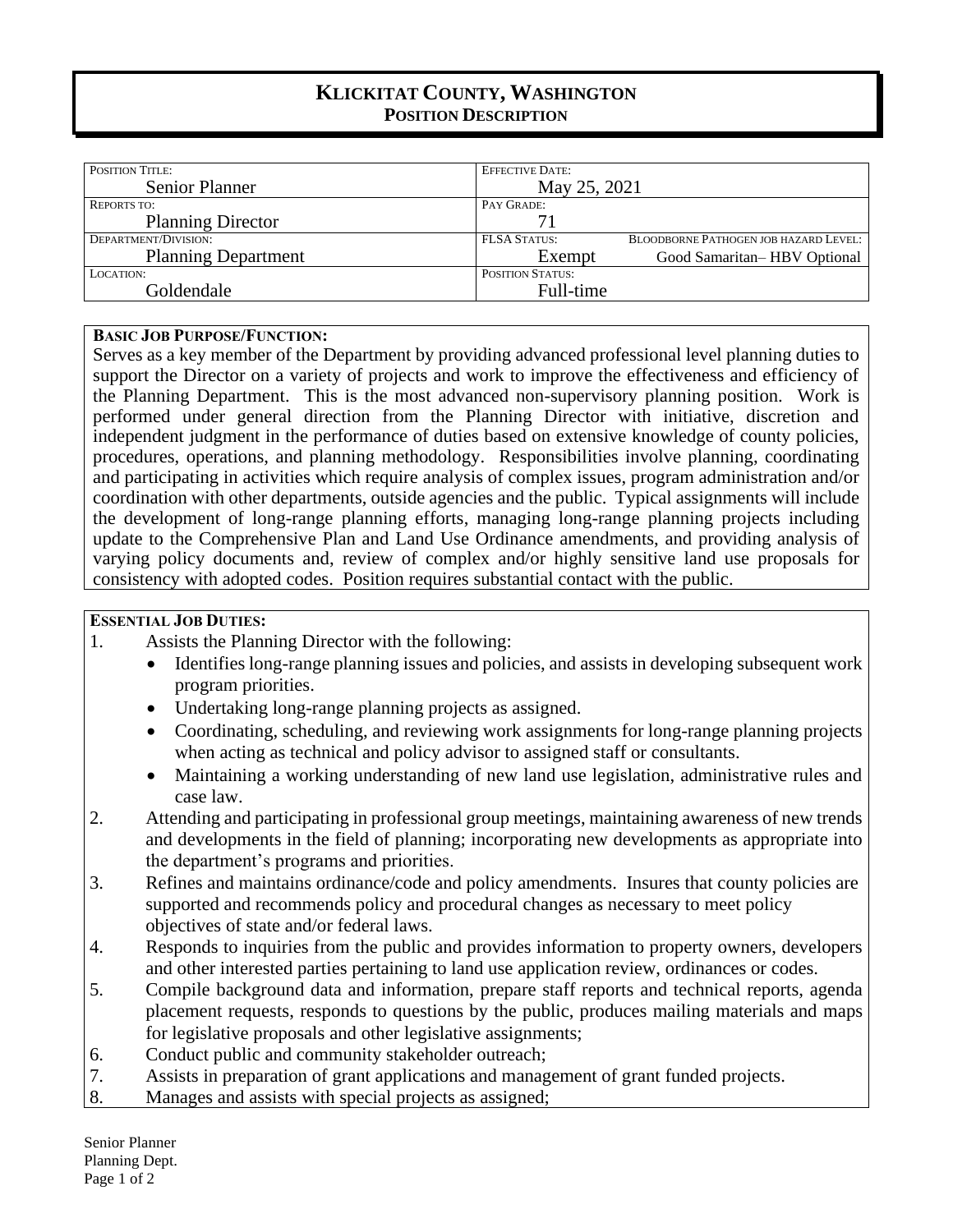- 9. Prepares routine charts, maps, graphic displays, and other infographics as well as develops and executes public involvement strategies for specific projects and program areas.
- 10. Works collaboratively in a team environment with a spirit of cooperation.
- 11. Reviews major land use applications and development plans for compliance with the County plans and local and state regulations. Conducts land use pre-application conferences and site visits. Develops recommendations regarding applications for development permits.
- 12. Provides staff support and makes recommendations to the Planning Commission, Board of Adjustment and Board of County Commissioners regarding specific projects and development plans. Provides technical advice and assistance to them in making decisions.
- 13. Coordinates processing and review of development plans and preparation of planning studies and reports with other County departments, local and state agencies to ensure consistency in the application of policies, regulations and procedures.
- 14. Attends and participates in various meetings, conferences, and workshops and relates the County's position and/or policy as appropriate.
- 15. Conduct environmental review of projects per SEPA (State Environmental Policy Act) and local environmental review regulations.

## **ADDITIONAL JOB DUTIES:**

1. Perform other related duties as assigned by the Planning Director.

## **REQUIREMENTS/MINIMUM QUALIFICATIONS:**

- ➢ Knowledge of principles, practices, and techniques and related tools/equipment to accomplish the basic function of this position, including any safety and/or legal requirements. This may, but not necessarily, include specialized skills. Thorough knowledge of planning practices and land use codes. Training in or demonstrated knowledge of: basic principles of fish/wildlife biology; environmental impact assessment; ecological systems; Geographic Information Systems (GIS) mapping; and software applications.
- $\triangleright$  Ability to:
	- Prepare, revise, and evaluate technical land use reports and plans;
	- Interpret and evaluate site and architectural design plans;
	- Coordinate work assignments and lead planning personnel;
	- Work with community groups and advocate for community involvement;
	- Make oral presentations of technical information to the public; and
	- Establish and maintain cooperative working relationships with individuals and groups who come from diverse backgrounds and represent members of the public, coworkers, and representatives from other public agencies, and/or vendors.

# $\triangleright$  Skills to:

- Develop and conduct necessary research methodologies;
- Analyze conceptual development and implementation of policy/program; and
- Prepare, provide and facilitate public presentations of a sensitive nature.
- $\triangleright$  Any equivalent combination of education and experience that provides the applicant with the required knowledge, skills, and abilities to perform this job. A typical way to obtain the knowledge and abilities would be

Bachelor's Degree in Environmental Sciences, Natural Resources Management, Planning, Geography, Geology or a field directly related to the area(s) of assignment AND four years of increasingly responsible professional experience (including related internships), demonstrating